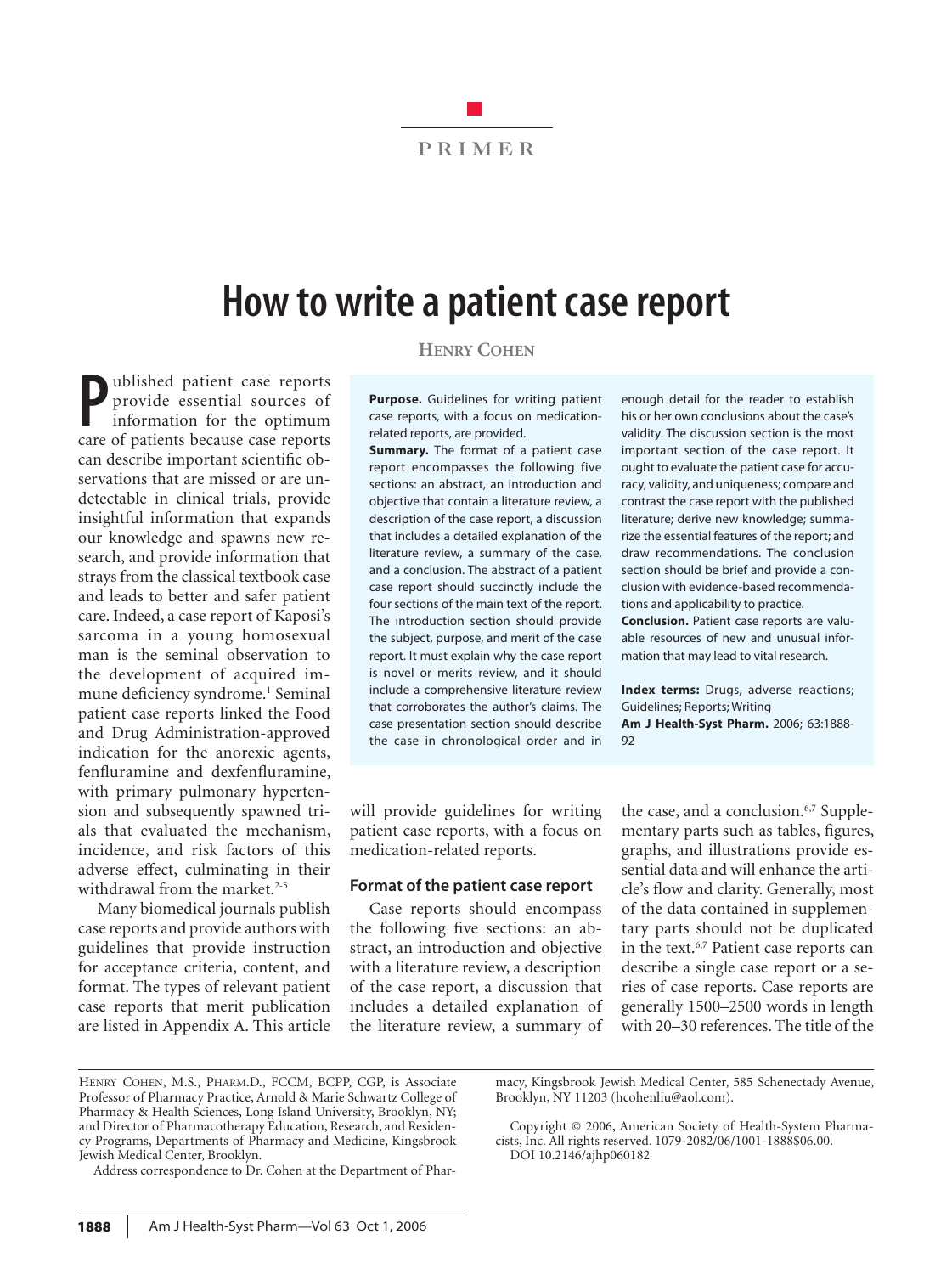a s

case report should be descriptive, accurate, and succinct.

**Abstract.** Case reports should include an abstract of 100–250 words. The availability of an abstract will allow for easier retrieval from electronic databases and help researchers discern their levels of interest in the case report. The abstract should include the same four sections as the main text in a succinct form—introduction and objective, case presentation, discussion, and conclusion—but the format may vary depending on a journal's style if submitted for publication.

**Introduction.** The introduction section should be concise and salient and immediately attract the attention and interest of the reader. The introduction should provide the subject, purpose, and merit of the case report. It should present background information that provides clarity to the subject of discussion. This should be followed by an explanation of why the case report is novel or merits review. A focused comprehensive literature review that corroborates the author's claims should accompany the introduction. If few citations are found, they should all be cited chronologically; however, if many citations are found, the seminal, historical, and most pertinent references should be cited. The significant details from the literature review and how those details compare and contrast to the current case should be explained in the discussion, not in the introduction. A brief one- or two-sentence description of the patient case should be provided and is an excellent segue for the case presentation section. The introduction should not be more than three paragraphs and does not need to be labeled with a heading (i.e., Introduction).

A literature review should list the strategy and extent of the search and should include the database searched, the dates that the database was searched, the languages covered, and the search terms used. The literature search should provide enough detail for the reader to easily reproduce the search. Databases that are commonly searched because of their comprehensiveness of biomedical content include MEDLINE and EMBASE. However, it is important that the breadth of the search uses databases that contain information that may not be found in MEDLINE or EMBASE. For example, a case report of an adverse drug event or medication error should include a review of an adverse reaction database such as Clin-Alert or databases that review pharmacy publications such as International Pharmaceutical Abstracts and Iowa Drug Information Service. A case report describing the collaboration of a pharmacist and a nurse that improves a patient's care should include a search in the nursing database such as the Cumulative Index to Nursing and Allied Health Literature. Furthermore, to maximize the literature search findings, authors should meticulously search the reference lists of review articles and metaanalyses. Finally, clinicians ought to be cognizant that early reports may not be detected in a literature search because of changes in concepts, nomenclature, and terminology since their publication date.

**Case presentation.** The description of the patient case is one of the most integral sections of the case report. It should describe the case in chronological order and in enough detail for the reader to establish his or her own conclusions about the case's validity. A case report that contains detailed and relevant patient information allows the reader with a different clinical expertise to uncover idiosyncracies that are not detected or described by the author and stimulates further inquiry and commentary. The case presentation should only include information that pertains to the case and refrain from providing confusing and superfluous data. Daily patient progress including normal vital signs,

routine laboratory results, typical consultation with other disciplines, step-down transfers to wards, and other irrelevant patient information must be avoided. The author should establish a causal and temporal relationship and indicate the effect of treatment, any unanticipated effects, the patient's final outcome, any further proposed treatments, and the patient's present status at the time of the report.

*Patient's demographics and history.*  Patient demographics such as age, height, weight, sex, race, and occupation must be included. Although the race or occupation of the patient may appear as superfluous, this type of information may uncover pharmacogenomic or environmental influences. In order to limit the possibility of identifying the patient, the patient's initials, date of birth, and other identifiers must not be used. Precise dates, including the month, day, and year of admission or other important events, should be avoided—they can aid in identifying the patient and detract the reader from the case report by calculating elapsed time. In a brief summary and in a narrative form, the patient's chief complaint, present illness, medical history, family and social history, and use of recreational drugs should be listed. Headings for each part of the patient's history should not be used. The type of physical examination performed should be described, and any abnormalities should be reported.

*Patient's laboratory and diagnostic data.* The patient's laboratory values and diagnostic data that support the case report and rule out a differential diagnosis should be reported. Pertinent positive or negative laboratory results must be provided. When the reference range of a laboratory value is not widely known or established, it should be provided in parentheses. Diagnostic procedures, the timeline in which they were administered, and a brief report of the results should be included. A verbatim description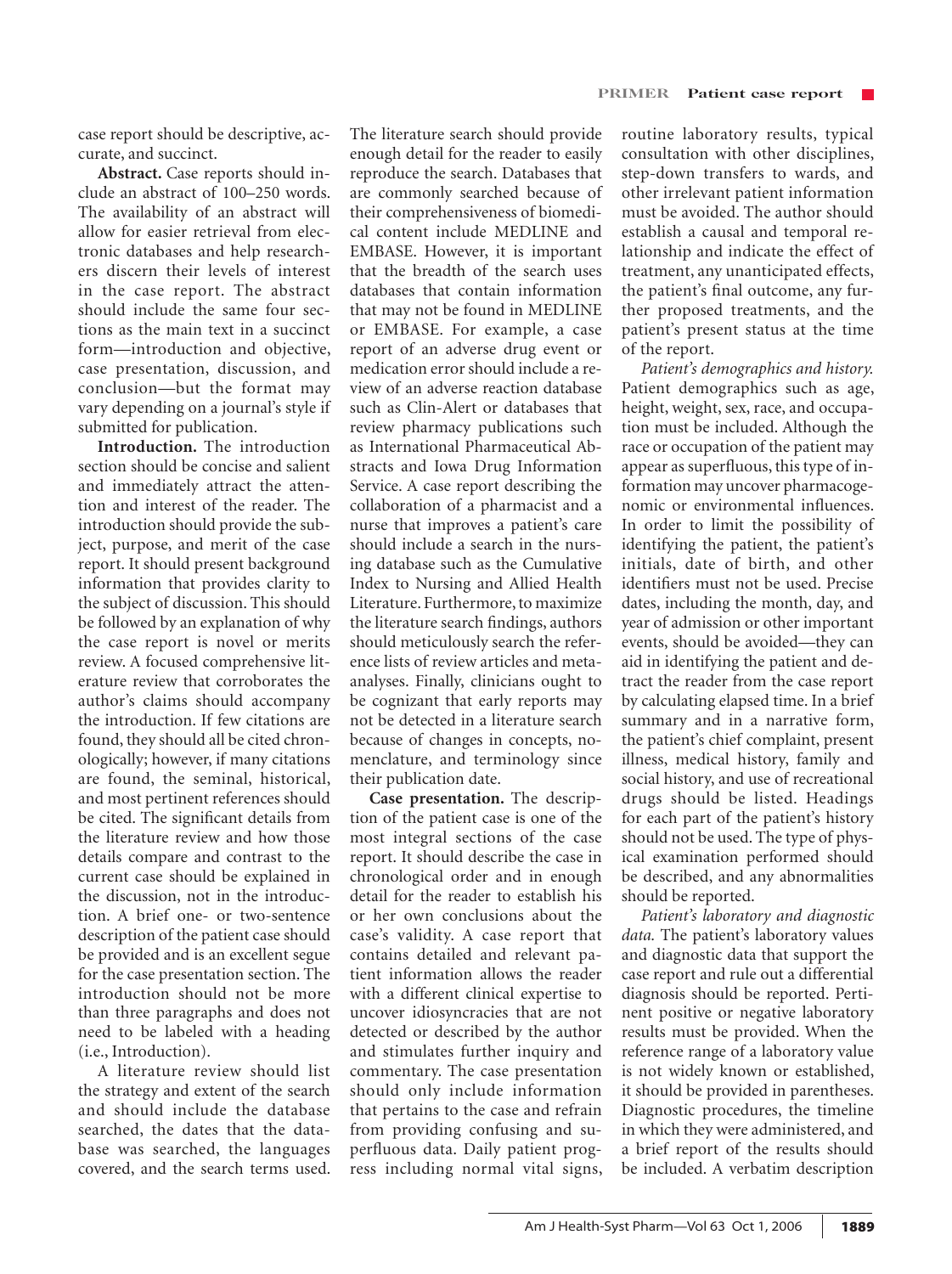of a pathologist's report must not be used; instead, a salient report of the results should be included. Pictures of histopathology, roentgenograms, electrocardiographs, and other diagnostic tests; skin manifestations; wounds; and other anatomical parts may be provided and add to the interest of the report. Any identifying features of a patient's photograph should be blocked out. Institutional policies and patient permission for obtaining and using photographs must be followed.

*Patient's medication history.* The patient's medication history should include the medication's name, strength, dosage form, route, and dates of administration. The brand or generic name of the drug and the name of the manufacturer may be relevant to the case and should be listed. Brand and generic drugs may have different bioavailability factors or may contain different fillers, preservatives, additives, or dyes—all of which may be pertinent to cases regarding the drugs' pharmacokinetics, efficacy, and adverse effects. Since a medication history may often omit herbals, vaccines, depot injections, and nonprescription medications, the author should specify the history of each of these medication types. The dates a medication was discontinued should be identified, since medications may have lasting effects for months after discontinuation. The author should verify and inform the reader of the patient's history of medication adherence.

In order to evaluate the appropriateness of a medication's dosage regimen, laboratory values that describe renal and hepatic organ functions should be provided. Renal function values should include serum creatinine, blood urea nitrogen, and the total fluid volume intake and excretion when a urinary catheter is in place. Calculation methods used to estimate the patient's renal function should be identified. Liver function tests such as the International Normalized Ratio, serum albumin, and albumin:globulin ratio and hepatic enzyme tests such as aspartate and alanine aminotransferases should be provided.

A comprehensive medication history should also include the patient's allergy status. The allergy history should include the date of the reaction, the name of the drug, and the type of allergic manifestation. The name of the drug should be listed as either the generic or brand name, and combination products should be listed as such. Allergies to combination products such as Unasyn and Zosyn can be mislabeled as a penicillin allergy rather than a sulfone allergy or vice versa. Similarly, an allergy to Septra or Bactrim can be mislabeled as an allergy to sulfonamide rather than to trimethoprim or vice versa. Some nonallergic adverse drug reactions such as drug-induced seizures may not be included in the allergy history; nevertheless, the author should investigate and report such data.

When available, drug serum levels ought to be listed along with the time they were drawn and their relationship to the dosage of the medication administered (e.g., trough, peak). Drug serum levels should delineate between total and free levels (e.g., phenytoin, valproic acid). Since there may be intralaboratory variations in drug serum reference ranges, the reference range should always be provided in parentheses. When pertinent to the case, the method of drug serum level assay should also be included.

*Patient's diet.* The patient's diet history ought to be included in the case report. Food can interact with medications, yielding lower or higher serum drug levels or increasing or decreasing the drug's pharmacologic effect. The patient's diet can have consequential effects on a disease state. Dietary causes of adverse events, such as allergic reactions, should be ruled out before suspecting a drug allergy.

**Discussion.** The discussion section is the most important section of the case report. The discussion should evaluate the patient case for accuracy, validity, and uniqueness; compare and contrast the case report with the published literature; and derive new knowledge and applicability to practice. The author must confirm that the case report is valid by ensuring the accuracy of the data presented and by establishing a temporal and causal relationship. For drug-induced adverse effects, a validated nomogram to establish the probability of causality such as the Naranjo nomogram must be used.8 The author should comprehensively list the limitations of the case and should describe the significance of each limitation.

The author should briefly summarize the published literature derived from the literature review and may provide a detailed summary of a few citations. A table listing the pertinent facts of the cases detected from the literature review is a simple method for providing extensive, detailed data in an interpretable form. The author should compare and contrast the nuances of the case report with the published literature and should explain and justify the differences and similarities. The discussion section of a case report is in no way designed to provide comprehensive details of each citation of an all-inclusive and extensive literature review—this should be saved for review articles. All the references cited should be critically evaluated. Transferring an unread reference cited in another article is unethical and will place the author of the case report at risk of error and embarrassment.

The author should next summarize the essential features of the case report, justify why this case is unique, and draw recommendations and conclusions.

**Conclusion.** Based on the evidence reviewed in the discussion section, the author must provide a justi-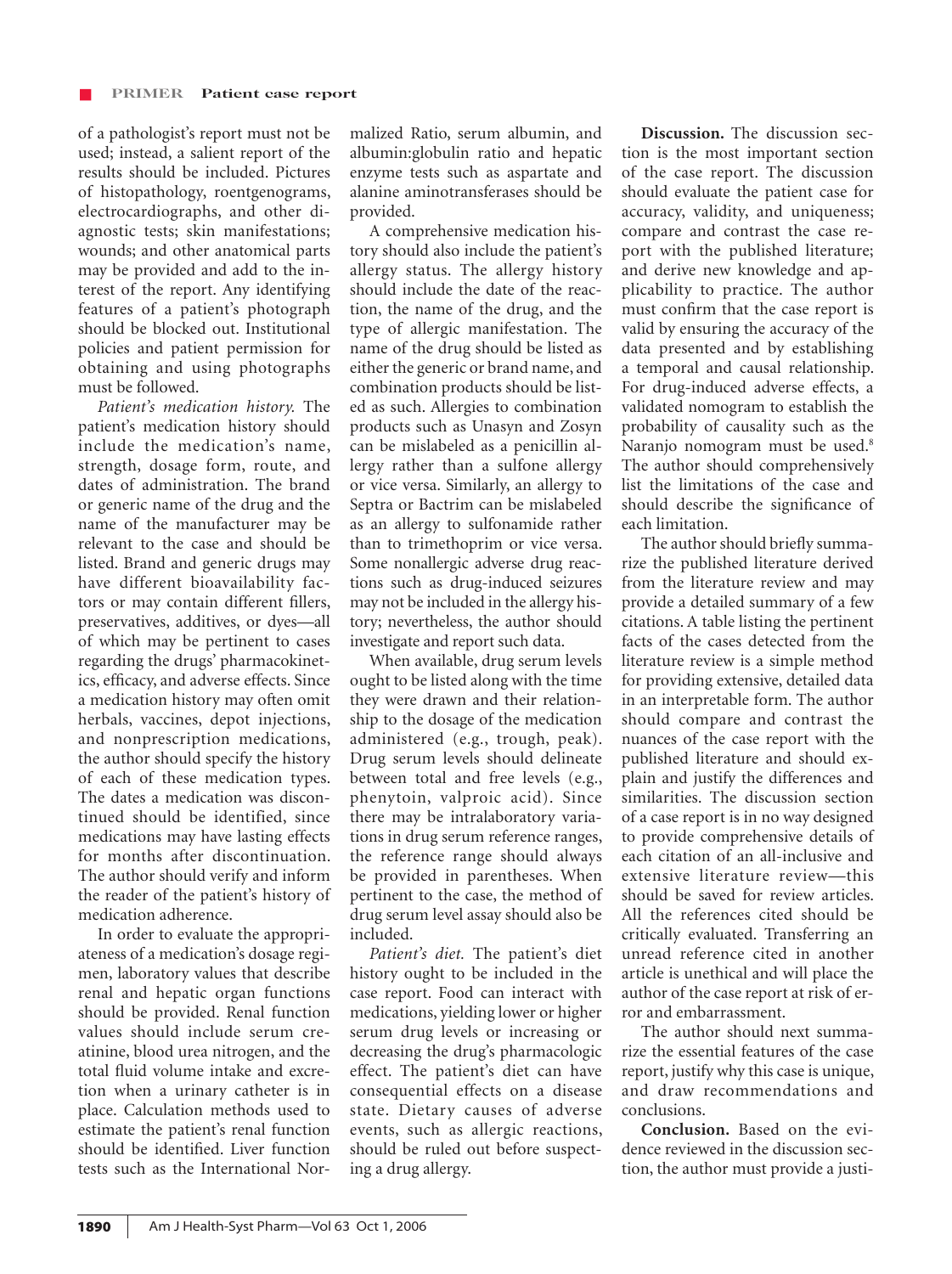fied conclusion. The author must be careful not to make firm judgments and sweeping recommendations based on speculation, on limited and tenuous information, or on a few case reports. However, justifiable evidence-based recommendations should be stated. The author may suggest that clinicians be cognizant of the insight learned from the case or suggest heightened vigilance, prudent management, avoidance, further study before taking action, or new ideas for investigation. How the information discovered from the case report will apply to the author's practice should be described. This section should be concise and not exceed one paragraph. Guidelines for writing patient case reports in a checklist format (Appendix B) can facilitate and enhance the manuscript writing process.

# **Summary**

Patient case reports are valuable resources of new and unusual information that may lead to vital research and advances in clinical practice that improve patient outcomes. Case reports should contain an abstract and four sections—an introduction, case presentation, discussion, and conclusion. The introduction provides the subject, purpose, and merit of the case report and the strategy used for the literature review. The patient case presentation should be descriptive, organized chronologically, accurate, salient, and presented in a narrative form. The discussion should compare and contrast the case report's findings with the literature review, establish a causal and temporal relationship, and validate the case with a probability scale. The literature review should be extensive and should support the justification of the case report. The discussion section should end with a brief summary of the case with rational recommendations and conclusions. The conclusion section must provide a brief conclusion with evidence-based recommendations.

# **Conclusion**

Patient case reports are valuable resources of new and unusual information that may lead to vital research.

### **References**

- 1. Gottleib GJ, Rogoz A, Vogel JV et al. A preliminary communication on extensively disseminated Kaposi's sarcoma in a young homosexual man. *Am J Dermatopathol.* 1981; 3:111-4.
- 2. Douglas J, Munro J, Kitchin A et al. Pulmonary hypertension and fenfluramine. *Br Med J.* 1981; 283:881-3.
- 3. Atanasson P, Weiss B, Schmid E et al. Pulmonary hypertension and dexfenfluramine. *Lancet.* 1992; 339:436. Letter.
- 4. Weir EK, Reeve HL, Huang JM et al. Anorexic agents aminorex, fenfluramine, and dexfenfluramine inhibit potassium current in rat pulmonary vascular smooth muscle and cause pulmonary vasoconstriction. *Circulation.* 1996; 94:2216-20.
- 5. Abenhaim L, Moride Y, Brenot F et al. Appetite-suppressant drugs and the risk of primary pulmonary hypertension. *N Engl J Med.* 1996; 335:609-16.
- 6. DeBakey L, DeBakey S. The case report. I. Guidelines for preparation. *Int J Cardiol.* 1983; 4:357-64.
- 7. McCarthy LH, Reilly KE. How to write a case report. *Fam Med.* 2000; 329:190-5.
- 8. Naranjo CA, Busto U, Sellers EM et al. A method for estimating the probability of adverse drug reactions. *Clin Pharmacol Ther.* 1981; 30:239-45.

# **Appendix A—Criteria for publishable case reports**

Publishable patient case reports include cases that:

- 
- Advance medical science and spawn research; • Describe rare, perplexing, or novel diagnostic
- features of a disease state; Report therapeutic challenges, controversies,
	- or dilemmas;
- Describe a new surgical procedure;
- Report how a drug can enhance a surgical procedure;
- Teach humanistic lessons to the health care professional;
- Review a unique job description of a health care professional that improves patient care;
- Report new medical errors or medication errors;
- Discover a device malfunction that results in patient harm;
- Describe adverse effects and patient toxicity of a radiopaque agent;
- Describe life-threatening adverse events;
- Describe dangerous and predictable adverse effects that are poorly appreciated and rarely recognized;
- Describe rare or novel adverse drug reactions;
- Describe a therapeutic failure or a lack of therapeutic efficacy;
- Describe rare or novel drug–drug, drug–food, or drug–nutrient interactions;
- Report unlabeled or unapproved uses of a medication;
- Explore the use of pharmacogenomics to manage diseases;
- Use life-saving techniques not previously documented;
- Use pharmacoeconomic principles that improve patient care;
- Uncover barriers to patient adherence;
- Discover an interaction between a drug and a laboratory test that yields a false-positive or false-negative result;
- Describe the effect of drugs in pregnancy and lactation;
- Detect novel pharmacokinetic or pharmacodynamic principles; and
- Use technology to improve patient outcomes.

## **Appendix B—Guidelines for writing patient case report manuscripts**

 (The following checklist is comprehensive; some items may not apply to all types of case reports.)

#### **I. Abstract**

- $\Box$  Introduction and objective.
- □ Case report.
- D Discussion.
- □ Conclusion.

#### **II. Introduction**

- $\square$  Describe the subject matter.
- $\Box$  State the purpose of the case report.
- $\square$  Provide background information.
- $\Box$  Provide pertinent definitions.
- $\square$  Describe the strategy of the literature review and provide search terms.
- $\Box$  Justify the merit of the case report by using the literature review.
- $\Box$  Introduce the patient case to the reader.
- $\square$  Make the introduction brief and less than three paragraphs.

#### **III. Patient case presentation**

- $\square$  Describe the case in a narrative form.
- $\square$  Provide patient demographics (age, sex, height, weight, race, occupation).
- $\Box$  Avoid patient identifiers (date of birth, initials).
- Describe the patient's complaint.
- $\Box$  List the patient's present illness.
- $\Box~$  List the patient's medical history.
- $\Box~$  List the patient's family history.
- $\Box$  List the patient's social history.
- $\Box$  List the patient's medication history before admission and throughout the case report.
- $\square$  Ensure that the medication history includes herbals, vaccines, depot injections, and nonprescription medications, and state that the patient was asked for this history.
- $\Box~$  List each drug's name, strength, dosage form, route, and dates of administration.
- $\Box$  Verify the patient's medication adherence.
- $\square$  Provide renal and hepatic organ function data in order to determine the appropriateness of medication dosing regimens.